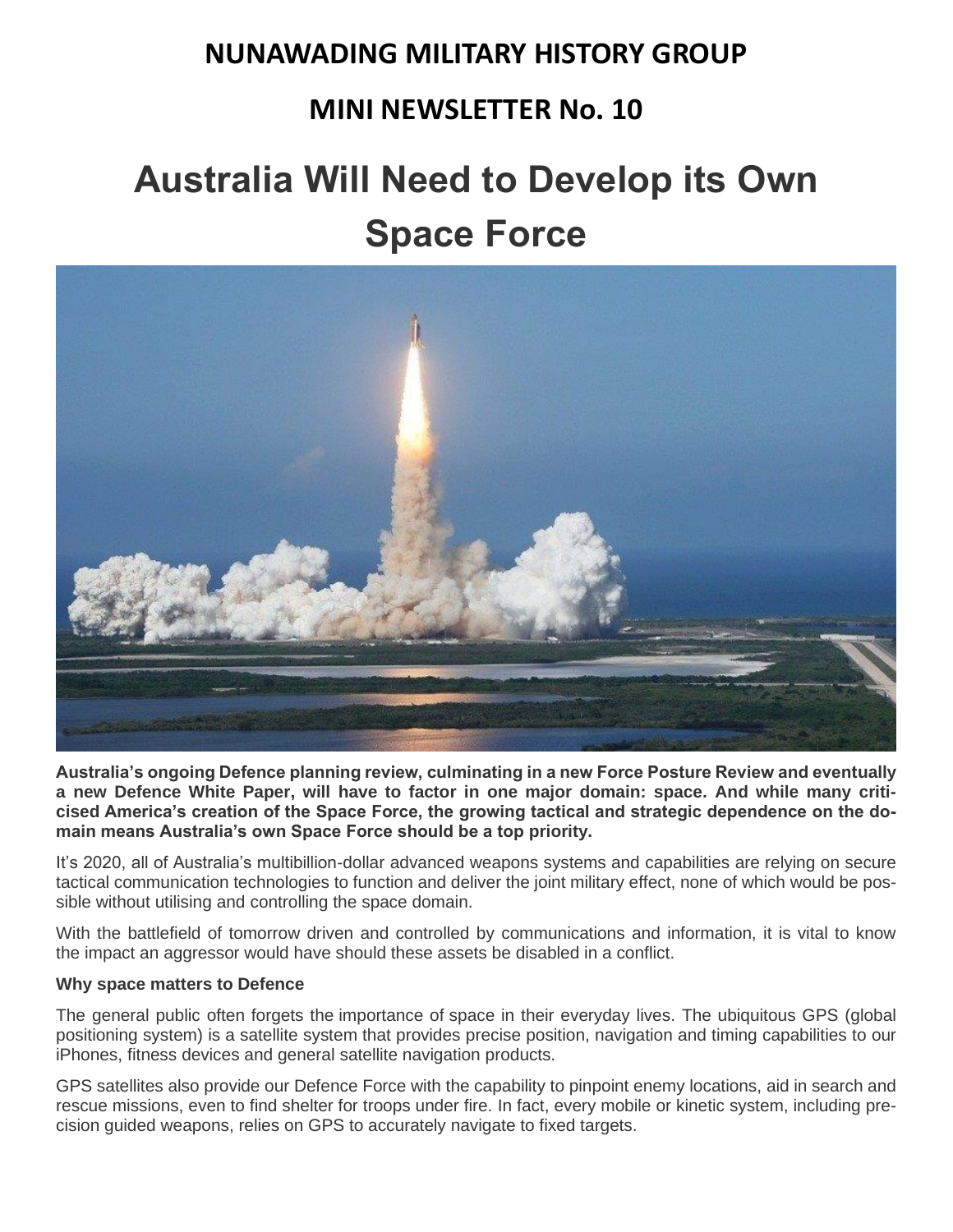Meanwhile, Intelligence, Surveillance and Reconnaissance (ISR) satellites – often referred to as "spy" satellites – inform Defence and Intelligence communities of concerning developments in urban environments or on the battlefield. ISR satellites provide real-time data associated with enemy and friendly troop or vehicle movements; they are used to keep track of those who seek to do harm to our nation, and give advance notice of incursions in or near Australia's borders from maritime or airborne threats.

Communications satellites (SatCom) enable Defence personnel to maintain contact with each other anywhere in the world and to deliver updates from ISR satellites and other sensors in the field. SatComs support unmanned drones and vehicles on land that operate semi- or fully autonomously. Indeed, future systems will need a combination of GPS navigation sensors and satellite communications to deliver the potent response we will need to fight and win.

More recently, internet of things (IOT) technologies are enabling a large number of sensors (thermal/infrared, among others) to be deployed into the battlefield, relaying information through an orbiting satellite to command and control locations.

Without these critical assets in space, our Defence Forces could effectively be rendered inoperable, relying on World War II-like communications technology (as described in a 2017 AARC article by Lieutenant Colonel (Ret'd) Greg Rowlands), and our multibillion-dollar strategic and tactical assets, such as the F-35, Growler and P-8A, would have their capabilities severely degraded.

#### **What has changed**

We can no longer assume that satellites are safe in orbit. Key adversaries have already demonstrated potent anti-satellite (ASAT) weapon systems from Earth and in space, proving that all of our key communications infrastructure are at risk as high-value targets.

The Russian, Chinese and Indian armed forces, among others, have successfully tested ASAT missiles. The Chinese are purported to have the ability to attack geostationary satellites over 36,000 km in altitude, and the Russians recently put to test small satellites capable of changing orbits to "shadow" larger reconnaissance satellites. Indeed, the latter's potential to destroy strategic satellites in orbit has generated great concern in our key ally, the US.

What's more, given recent geopolitical events, we can no longer assume that our allies will come to our aid with launch and satellite technology. They too could be suffering similar losses, and in such cases would likely prioritise their own national interests.

#### **Our response…?**

It is vital for Australia's Defence Force to recognise that today our satellite network has the same strategic importance as an Air Force base, an Army tank platoon or a Navy destroyer, and that it is significantly more vulnerable to threats.

A coordinated attack from a capable adversary could destroy a significant number of our key defence and civilian satellites within 24 hours, altering our way of life and ability to defend ourselves faster than any virus ever seen.

In this new world, tactical responsive and sovereign space is no longer just a "nice to have" but a Defence capability that would ensure we have:

- back-up satellites ready to be placed into orbit;
- the ability to launch and replace destroyed or damaged satellites within a 24-hour period in the event of a conflict;
- to control when and where these satellites are placed (perhaps even launching ISR satellites to specific orbits over troubled areas); and
- directly protect and control the launch site they are launched from.

Standard military doctrine requires key assets/equipment (tanks, fighter planes, ships etc) to be held in reserve during a sustained conflict. The size of this reserve or "magazine" is monitored across a whole range of Defence systems. Our magazine in space is zero.

#### **Sovereign space, responsive launch**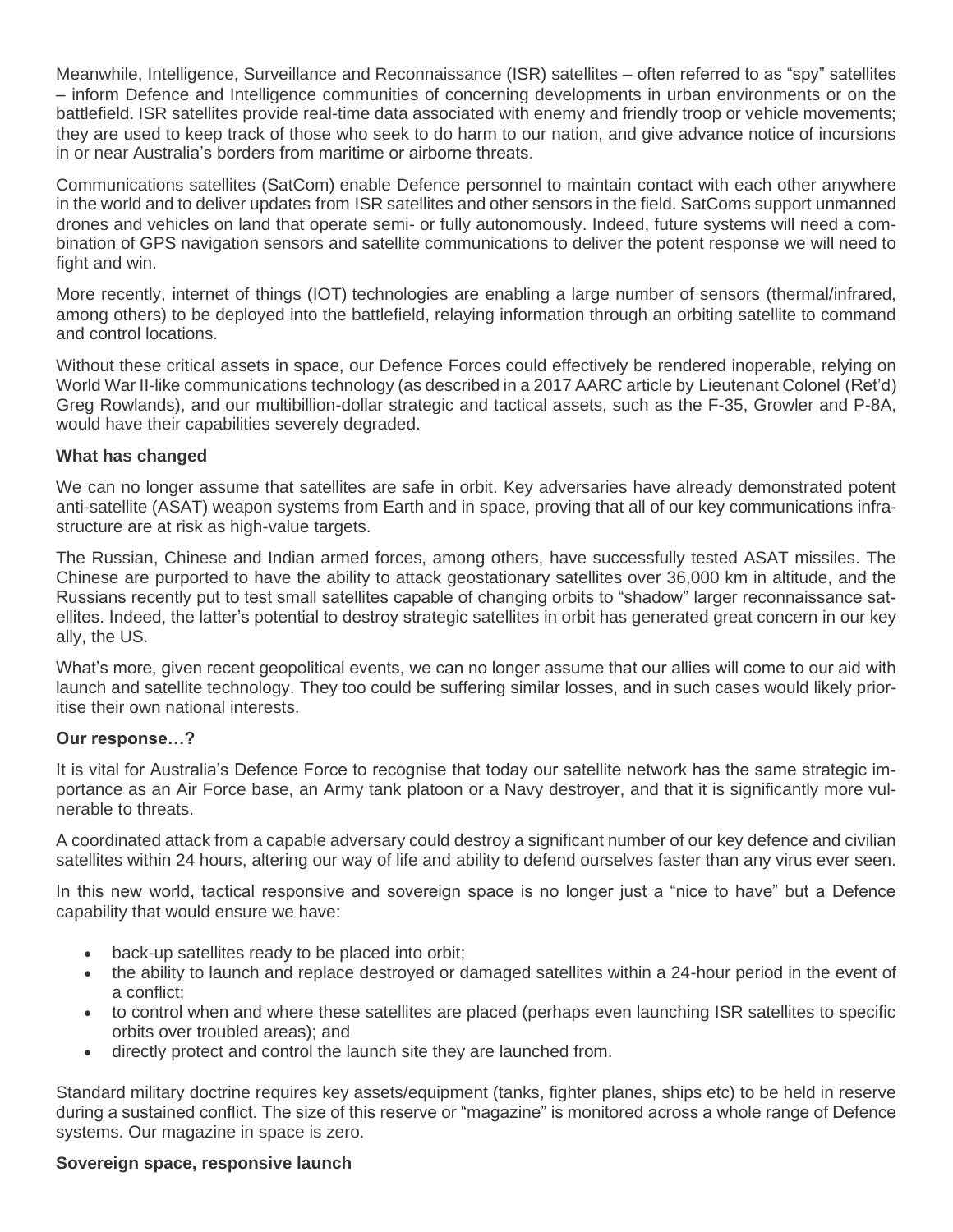The good news is that Australia is naturally blessed with a coastline that would allow us to launch into almost every orbit possible from Earth. Very few countries have that capability today, making an Australian launch capability valuable to our allies for their own tactically responsive space needs.

What is also significant and different now is that there are Australian companies working on small satellite manufacturing (e.g. Skycraft, Inovor), orbital launch vehicles (Gilmour Space) and launch sites (Southern Launch, Equatorial Launch) to support this sovereign launch capability.

#### **With relatively small investments from Defence, these Australian companies could be producing 'mission-ready' space vehicles within the next two to three years.**

As ASPI's senior analyst, Malcolm Davis, highlighted: "Australia's space industry can directly support Defence's space requirements in coming years through local development of small satellites for defence purposes, and to build the capability to launch those Australian satellites on Australian launch vehicles from Australian launch sites."

Decisive action will be needed for Australia to have its own sovereign space and launch capabilities, to manufacture and secure its own supply chain, to support our allied interoperability in space, to protect our cherished way of life and our national security – all of which should be brought together by an Australian Space Force.

It's time for a Defence strategy that encompasses land, sea, air, cyber – and space.

*Adam Gilmour is the CEO and founder of Gilmour Space, a leading Australian orbital rocket and launch company based in Queensland, which recently signed a collaborative agreement with the Defence Science Technology group.*

#### *DefenceConnect*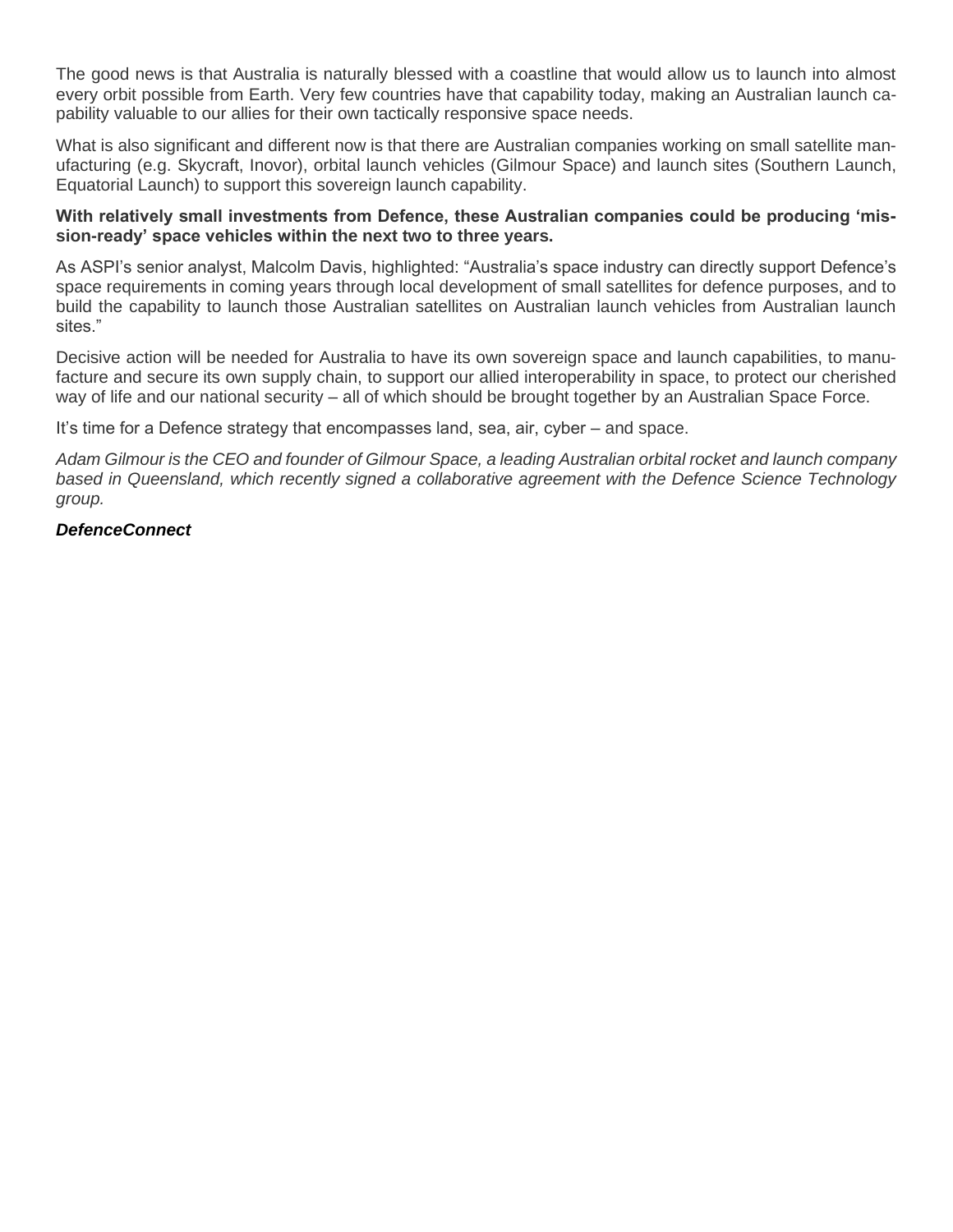# **The Italian Attack on Alexandria Harbour 18/19 December 194[1](http://digital-commons.usnwc.edu/cgi/viewcontent.cgi?article=1224&context=nwc-review)**

The **Raid on Alexandria** was carried out on 19 December 1941 by [Italian Navy](https://en.wikipedia.org/wiki/Italian_Navy) divers of the [Decima Flottiglia](https://en.wikipedia.org/wiki/Decima_Flottiglia_MAS)  [MAS,](https://en.wikipedia.org/wiki/Decima_Flottiglia_MAS) who attacked and disabled two [Royal Navy](https://en.wikipedia.org/wiki/Royal_Navy) battleships in the harbour of [Alexandria,](https://en.wikipedia.org/wiki/Alexandria) Egypt, using [manned](https://en.wikipedia.org/wiki/Human_torpedo)  [torpedoes.](https://en.wikipedia.org/wiki/Human_torpedo)

On 3 December, the [submarine](https://en.wikipedia.org/wiki/Submarine) [Scirè](https://en.wikipedia.org/wiki/Italian_submarine_Scir%C3%A8_(1938)) of the Italian [Royal Navy](https://en.wikipedia.org/wiki/Regia_Marina) [\(Regia Marina\)](https://en.wikipedia.org/wiki/Regia_Marina) under the command of [lieutenant](https://en.wikipedia.org/wiki/Lieutenant_(navy)) [Junio Valerio Borghese](https://en.wikipedia.org/wiki/Junio_Valerio_Borghese) left the naval base of [La Spezia](https://en.wikipedia.org/wiki/La_Spezia) carrying three manned torpedoes, nicknamed maiali (pigs) by the [Italians.](https://en.wikipedia.org/wiki/Italians) At the island of [Leros](https://en.wikipedia.org/wiki/Leros) in the [Aegean Sea,](https://en.wikipedia.org/wiki/Aegean_Sea) the submarine secretly picked up six crewmen for them. Commanding the group was Lieut. de la Penne



**HMS Valiant (front)**

chi. First, the engine of the torpedo stopped and the two frogmen had to manually push it; then Bianchi had to surface due to problems with the oxygen provider, so that de la Penne had to push the maiale alone to where HMS [Valiant](https://en.wikipedia.org/wiki/HMS_Valiant_(1914)) lay. There he successfully placed the [limpet mine,](https://en.wikipedia.org/wiki/Limpet_mine) just under the hull of the battleship. However, as they both had to surface, and as Bianchi was hurt, they were discovered and captured.

Questioned, both of them kept silent, and they were confined in a compartment aboard Valiant, below the water line, and coincidentally just over the place where the mine had been placed. Fifteen minutes before the explosion, de la Penne asked to meet with Valiant's captain Charles Morgan and then told him of the imminent explosion but refused to give further information, so that he was returned to the compartment. When the mine exploded just beneath them, neither was severely injured by the blast, de la Penne only receiving a minor injury to the head from a ship chain. Meanwhile, Marceglia and Schergat had attached their device five feet beneath the battleship HMS [Queen Elizabeth'](https://en.wikipedia.org/wiki/HMS_Queen_Elizabeth_(1913))s keel as scheduled. They successfully left the harbour area at 4:30 am, and slipped through Alexandria posing as [French](https://en.wikipedia.org/wiki/France) sailors. They were

On 19 December, Scirè—at a depth of 15 m (49 ft)—released the manned torpedoes 1.3 [mi](https://en.wikipedia.org/wiki/Mile) (1.1 [nmi;](https://en.wikipedia.org/wiki/Nautical_mile) 2.1 [km\)](https://en.wikipedia.org/wiki/Kilometre) from Alexandria commer-cial harbour,<sup>[\[4\]](https://en.wikipedia.org/wiki/Raid_on_Alexandria_(1941)#cite_note-4)</sup> and they entered the naval base when the British opened their defenses to let three of their destroyers pass. There were many difficulties for de la Penne and his crewmate Emilio Bian-



**Torpedo Frogmen detaching the Limpet mine**



captured two days later at [Rosetta](https://en.wikipedia.org/wiki/Rosetta) by the [Egyptian](https://en.wikipedia.org/wiki/Kingdom_of_Egypt) police while awaiting rescue by Scirè and handed over to the British. Martellotta and Marino searched in vain for an aircraft carrier purportedly moored at Alexandria, but after some time they decided to attack a large tanker, the 7,554 [gross register ton](https://en.wikipedia.org/wiki/Gross_register_tonnage) Norwegian Sagona. Marino fixed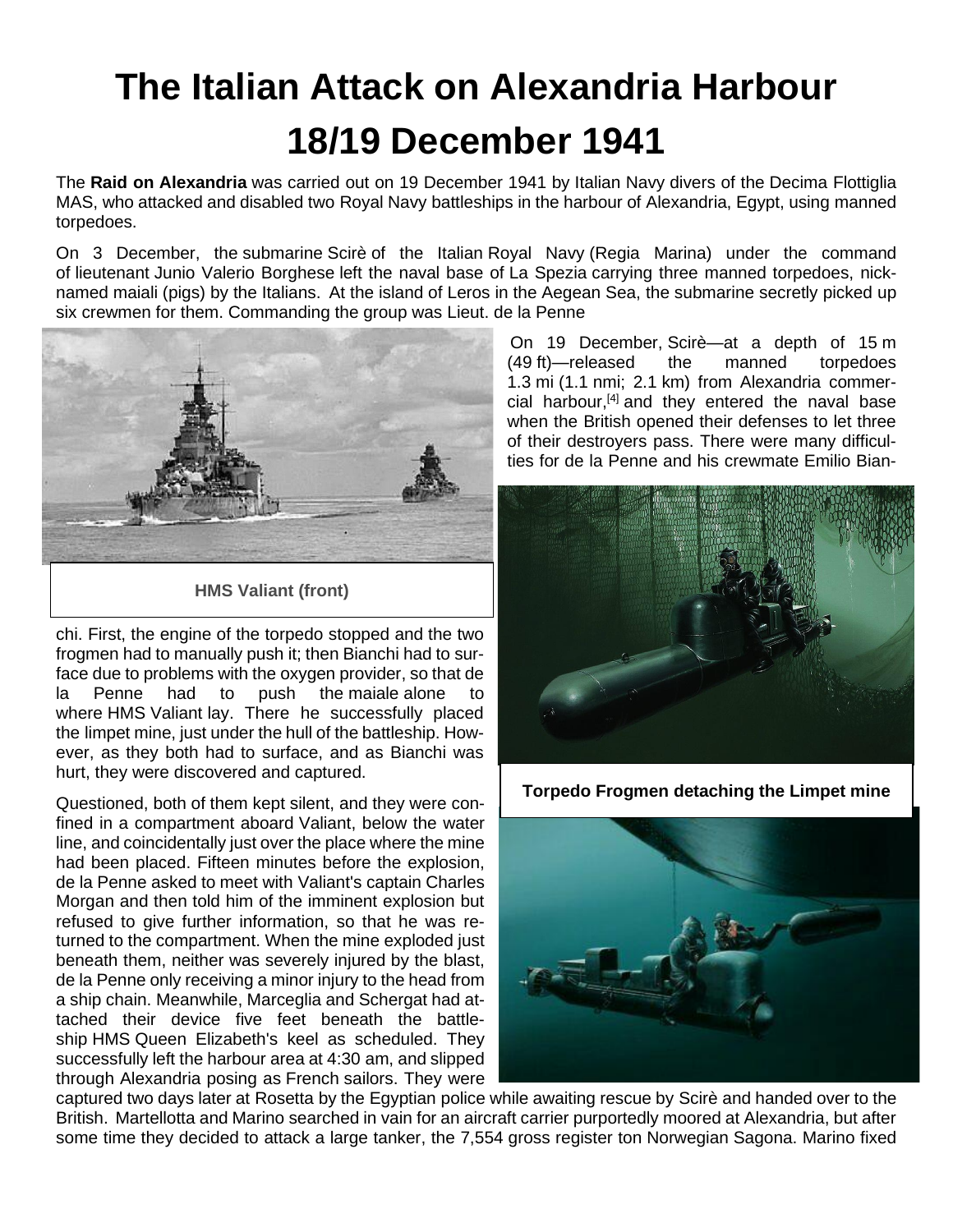the mine under the tanker's stern at 02:55. Both divers managed to land unmolested, but were eventually arrested at an Egyptian police checkpoint.

In the end, all the divers were made prisoners, though they succeeded in severely damaging both Queen Elizabeth and Valiant, disabling them for nine months and six months respectively. Eight members of Queen Elizabeth's crew were killed. Sagona lost her stern section and the destroyer HMS [Jervis,](https://en.wikipedia.org/wiki/HMS_Jervis_(F00)) one of four alongside her refuelling, was badly damaged. Neither of the two capital ships sank but they were out of action for several months.

This represented a dramatic change of fortunes against the Allies from the strategic point of view during the next six months. The Italian fleet had temporarily wrested [naval supremacy](https://en.wikipedia.org/wiki/Naval_supremacy) in the east-central Mediterranean from the Royal Navy.

Valiant was towed to Admiralty Floating Dock 5 on the 21st for temporary repairs and was under repair at Alexandria until April 1942 when she sailed to [Durban.](https://en.wikipedia.org/wiki/Durban) By August, she was operating with Force B off Africa in exercises for the defence of East Africa and operations against Madagascar.

Queen Elizabeth was in drydock at Alexandria for temporary repairs until late June, when she sailed for the United States for refit and repairs, which ended the following June. The refit was completed in Britain.[\[17\]](https://en.wikipedia.org/wiki/Raid_on_Alexandria_(1941)#cite_note-17)

Jervis was repaired and operational again by the end of January.

#### **Postscript**

**Written by Admiral Morgan, R.N. who, as a Captain, was in command of "Valiant" at the time of her sinking awarding the Decoration of Lieut. de la Penne with the Italian Gold Medal for Valour, the Italian equivalent of our VC.**

*On the 19th December, 1941, the British Fleet in Alexandria Harbour was attacked by 3 Italian 2 man torpedoes. The Senior Officer of the flotilla Lieut. de la Penne, Royal Italian Navy, with his Artificer Diver attacked HMS "Valiant" of which I was then Commanding Officer. They were captured swimming in the water alongside the ship at about 3 am and for the next 3 hours de la Penne was my prisoner onboard the ship. As he refused to say whether he had attached anything to the ship, I placed him down below close to that part of the ship's side where I thought the explosive charge might have been fixed.*

*At about 05.45 I was told that Lieut. de la Penne wished to speak to me and I had him brought up to the Ward*room. All he would say was that very soon there would be some explosion but he still refused to say whether or *not any charge had been attached to the ship. I therefore had him taken down below again, closed all WIT doors, cleared lower deck and ordered all officers and men onto the upper deck.*

*At 06.04 an explosion occurred under the ship which blew a very large hole in the hull abreast "B" turret, twenty one feet below the waterline. There were no casualties, but as a result of the damage the ship was out of action for over 5 months. Neither Lieut. de la Penne nor his assistant were injured by the explosion as they were in a*  compartment well forward of the damage. Later on I learnt from de la Penne that the charge was not slung under *the ship, as he had intended, but owing to a mishap had to be placed on the bottom of the harbour below the ship, and he was uncertain what effect the explosion would have on the ship with the bomb in this position. Lieut. Penne was taken ashore about 06.30 and I did not meet him again until he was repatriated from India in 1944 when I was Admiral Commanding Taranto and the Adriatic. After this he came to see me quite frequently, and not only gave me his version of the attack on HMS "Valiant" but explained many other matters of which I had*  been in doubt. He was also most helpful in keeping me supplied with valuable information on the attitude and *reactions of Italian Naval Officers especially the younger ones at that time. He subsequently played a most gallant part in the attack on Spezia and I did my utmost to obtain a British decoration for him. However, as we were officially still at war with the Italian nation, no awards were being granted to Italian naval officers.*